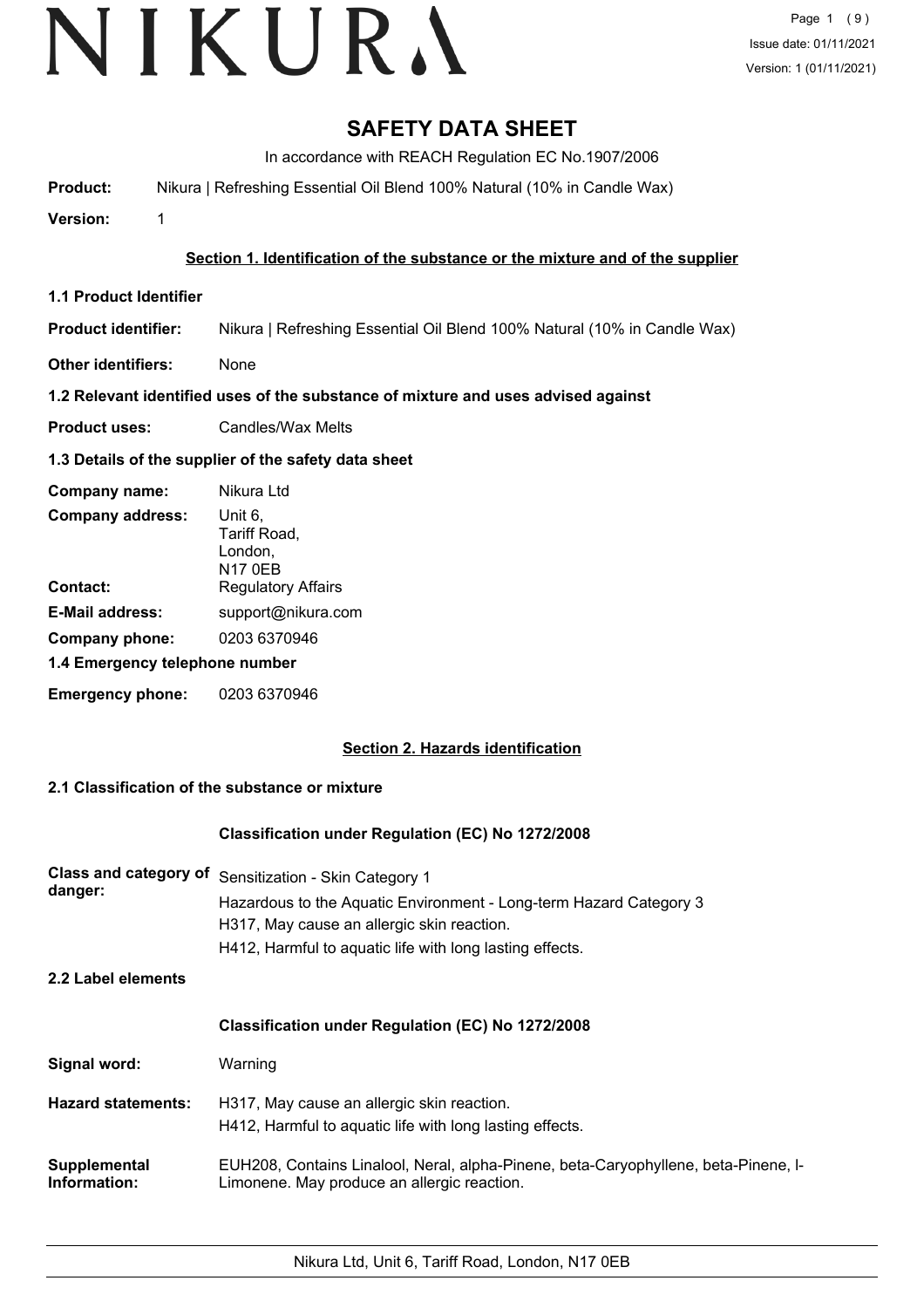# **SAFETY DATA SHEET**

In accordance with REACH Regulation EC No.1907/2006

**Product:** Nikura | Refreshing Essential Oil Blend 100% Natural (10% in Candle Wax)

P261, Avoid breathing vapour or dust.

## **Version:** 1

#### **Precautionary statements:**

P272, Contaminated work clothing should not be allowed out of the workplace. P273, Avoid release to the environment. P280, Wear protective gloves/eye protection/face protection. P302/352, IF ON SKIN: Wash with plenty of soap and water. P333/313, If skin irritation or rash occurs: Get medical advice/attention. P363, Wash contaminated clothing before reuse.

P501, Dispose of contents/container to approved disposal site, in accordance with local regulations.



## **2.3 Other hazards**

**Other hazards:** None

**Section 3. Composition / information on ingredients**

## **3.2 Mixtures**

## **Contains:**

| <b>Name</b>      | <b>CAS</b> | <b>EC</b> | <b>REACH Registration</b><br>No. | $\%$  | <b>Classification for</b><br>(CLP) 1272/2008                                                                                                             |
|------------------|------------|-----------|----------------------------------|-------|----------------------------------------------------------------------------------------------------------------------------------------------------------|
| ld-I imonene     | 5989-27-5  | 227-813-5 |                                  | 1.79% | Flam. Lig. 3-Skin Irrit.<br>2-Skin Sens. 1B-Asp.<br>Tox 1-Aquatic Acute 1-<br>Aquatic Chronic 3:<br>H226-H304-H315-<br>H317-H400-H412,-                  |
| Linalyl acetate  | 115-95-7   | 204-116-4 |                                  | 1.58% | Skin Irrit, 2-Skin Sens.<br>1B;H315-H317 .-                                                                                                              |
| Geranial         | 141-27-5   | 205-476-5 |                                  | 1.08% | Skin Irrit. 2-Eye Irrit. 2-<br>Skin Sens. 1B;H315-<br>H317-H319,-                                                                                        |
| lalpha-Pinene    | 80-56-8    | 201-291-9 |                                  | 0.93% | Flam. Lig. 3-Acute Tox.<br>4-Skin Irrit. 2-Skin<br>Sens. 1B-Asp. Tox 1-<br>Aquatic Acute 1-<br>Aquatic Chronic 1;<br>H226-H302-H304-<br>H315-H317-H410,- |
| <b>Neral</b>     | 106-26-3   | 203-379-2 |                                  | 0.80% | Skin Irrit. 2-Eye Irrit. 2-<br>Skin Sens. 1B;H315-<br>H317-H319,-                                                                                        |
| <b>L</b> inalool | 78-70-6    | 201-134-4 |                                  | 0.58% | Skin Irrit. 2-Eye Irrit. 2-<br>Skin Sens. 1B;H315-<br>H317-H319,-                                                                                        |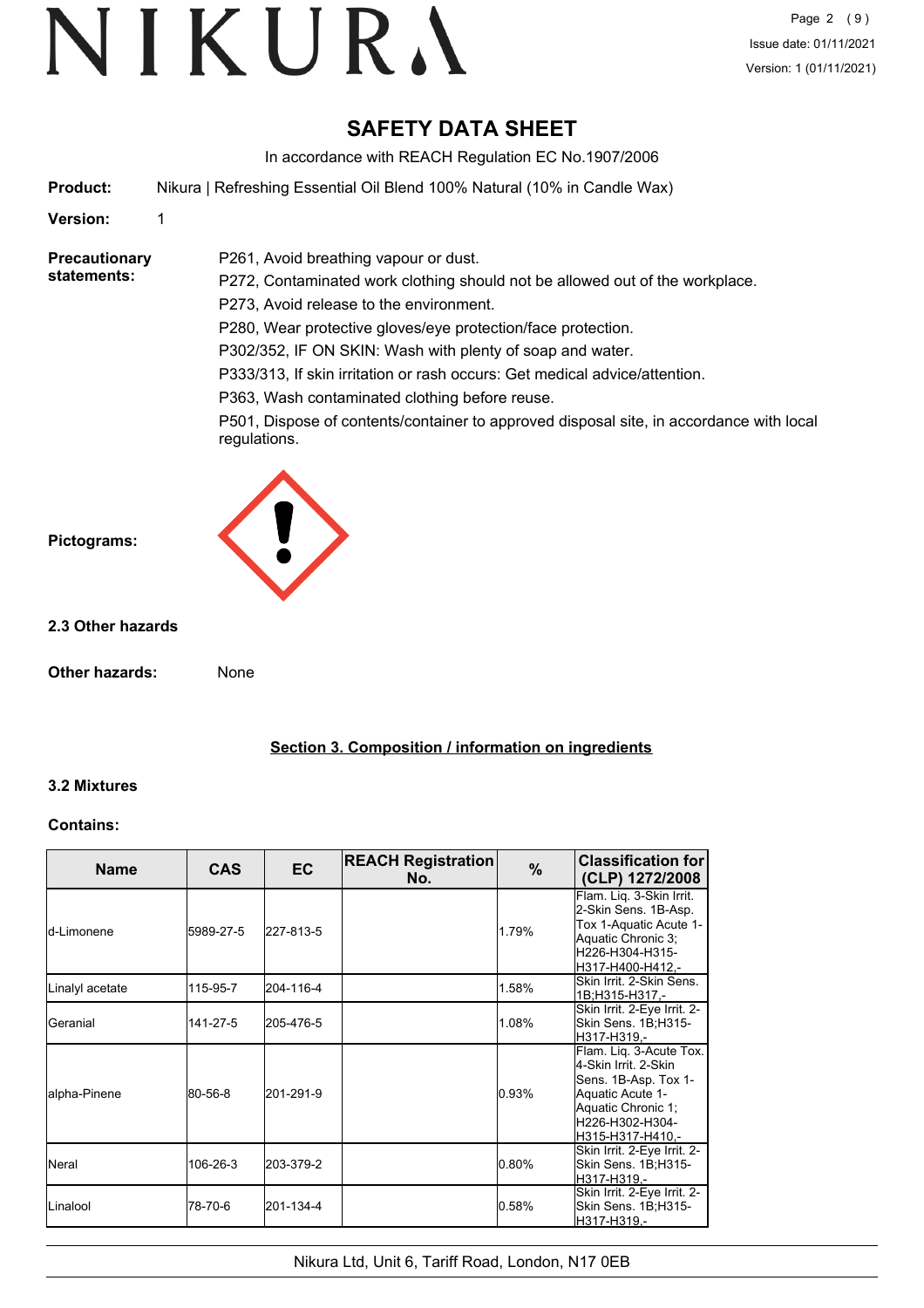# **SAFETY DATA SHEET**

In accordance with REACH Regulation EC No.1907/2006

**Product:** Nikura | Refreshing Essential Oil Blend 100% Natural (10% in Candle Wax)

# **Version:** 1

| Ibeta-Pinene       | 127-91-3  | 204-872-5 | 0.34% | Flam. Liq. 3-Skin Irrit.<br>2-Skin Sens. 1B-Asp.<br>Tox 1-Aquatic Acute 1-<br>Aquatic Chronic 1;<br>H226-H304-H315-<br>lH317-H410.-     |
|--------------------|-----------|-----------|-------|-----------------------------------------------------------------------------------------------------------------------------------------|
| Myrcene            | 123-35-3  | 204-622-5 | 0.30% | Flam. Lig. 3-Skin Irrit.<br>2-Eye Irrit. 2-Asp. Tox<br>1-Aquatic Acute 1-<br>Aquatic Chronic 2;<br>H226-H304-H315-<br>H319-H400-H411.-  |
| II-Limonene        | 5989-54-8 | 227-815-6 | 0.22% | Flam. Lig. 3-Skin Irrit.<br>2-Skin Sens. 1B-Asp.<br>Tox 1-Aquatic Acute 1-<br>Aquatic Chronic 3;<br>H226-H304-H315-<br>H317-H400-H412.- |
| beta-Caryophyllene | 87-44-5   | 201-746-1 | 0.16% | Skin Sens. 1B-Asp.<br>Tox 1-Aquatic Chronic<br>4:H304-H317-H413.-                                                                       |
| p-Mentha-1,4-diene | 99-85-4   | 202-794-6 | 0.11% | Flam. Liq. 3-Repr. 2-<br>Asp. Tox 1;H226-H304-<br>H361.-                                                                                |

**Substances with Community workplace exposure limits:**

Not Applicable

**Substances that are persistent, bioaccumulative and toxic or very persistent and very bioaccumulative, greater than 0.1%:**

Not Applicable

# **Section 4. First-aid measures**

## **4.1 Description of first aid measures**

| Inhalation:           | Remove from exposure site to fresh air, keep at rest, and obtain medical attention.          |
|-----------------------|----------------------------------------------------------------------------------------------|
| Eye exposure:         | Flush immediately with water for at least 15 minutes. Contact physician if symptoms persist. |
| <b>Skin exposure:</b> | IF ON SKIN: Wash with plenty of soap and water.                                              |
| Ingestion:            | Rinse mouth with water and obtain medical attention.                                         |

## **4.2 Most important symptoms and effects, both acute and delayed**

May cause an allergic skin reaction.

## **4.3 Indication of any immediate medical attention and special treatment needed**

None expected, see Section 4.1 for further information.

## **SECTION 5: Firefighting measures**

## **5.1 Extinguishing media**

Suitable media: Carbon dioxide, Dry chemical, Foam.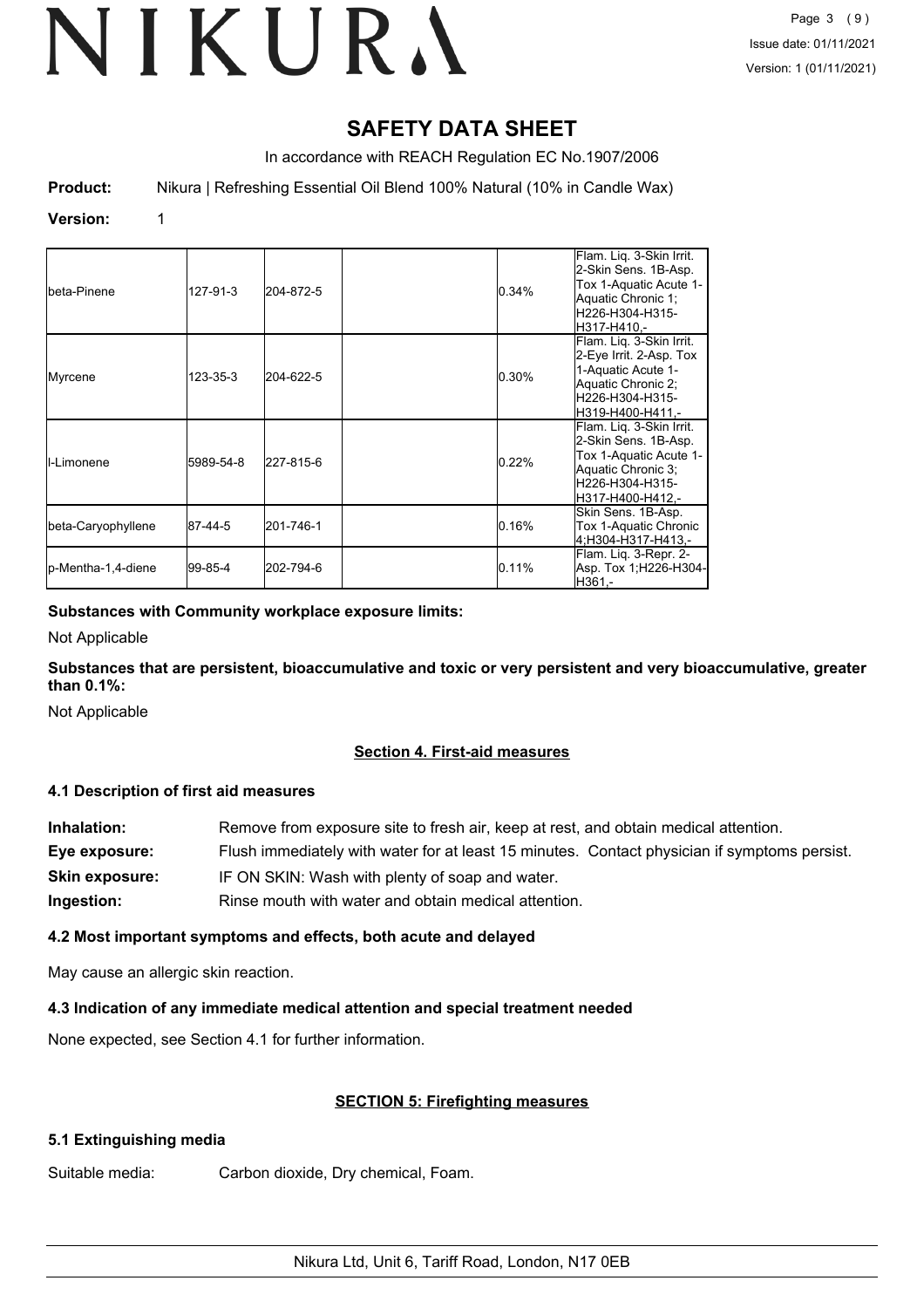# VIKURA

# **SAFETY DATA SHEET**

In accordance with REACH Regulation EC No.1907/2006

**Product:** Nikura | Refreshing Essential Oil Blend 100% Natural (10% in Candle Wax)

**Version:** 1

## **5.2 Special hazards arising from the substance or mixture**

In case of fire, may be liberated: Carbon monoxide, Unidentified organic compounds.

## **5.3 Advice for fire fighters:**

In case of insufficient ventilation, wear suitable respiratory equipment.

## **Section 6. Accidental release measures**

## **6.1 Personal precautions, protective equipment and emergency procedures:**

Avoid inhalation. Avoid contact with skin and eyes. See protective measures under Section 7 and 8.

## **6.2 Environmental precautions:**

Keep away from drains, surface and ground water, and soil.

## **6.3 Methods and material for containment and cleaning up:**

Remove ignition sources. Provide adequate ventilation. Avoid excessive inhalation of vapours. Contain spillage immediately by use of sand or inert powder. Dispose of according to local regulations.

#### **6.4 Reference to other sections:**

Also refer to sections 8 and 13.

# **Section 7. Handling and storage**

## **7.1 Precautions for safe handling:**

Keep away from heat, sparks, open flames and hot surfaces. - No smoking. Use personal protective equipment as required. Use in accordance with good manufacturing and industrial hygiene practices. Use in areas with adequate ventilation Do not eat, drink or smoke when using this product.

## **7.2 Conditions for safe storage, including any incompatibilities:**

Store in a well-ventilated place. Keep container tightly closed. Keep cool. Ground/bond container and receiving equipment. Use explosion-proof electrical, ventilating and lighting equipment. Use only non-sparking tools. Take precautionary measures against static discharge.

## **7.3 Specific end use(s):**

Candles/Wax Melts: Use in accordance with good manufacturing and industrial hygiene practices.

## **Section 8. Exposure controls/personal protection**

## **8.1 Control parameters**

Workplace exposure limits: Not Applicable

Nikura Ltd, Unit 6, Tariff Road, London, N17 0EB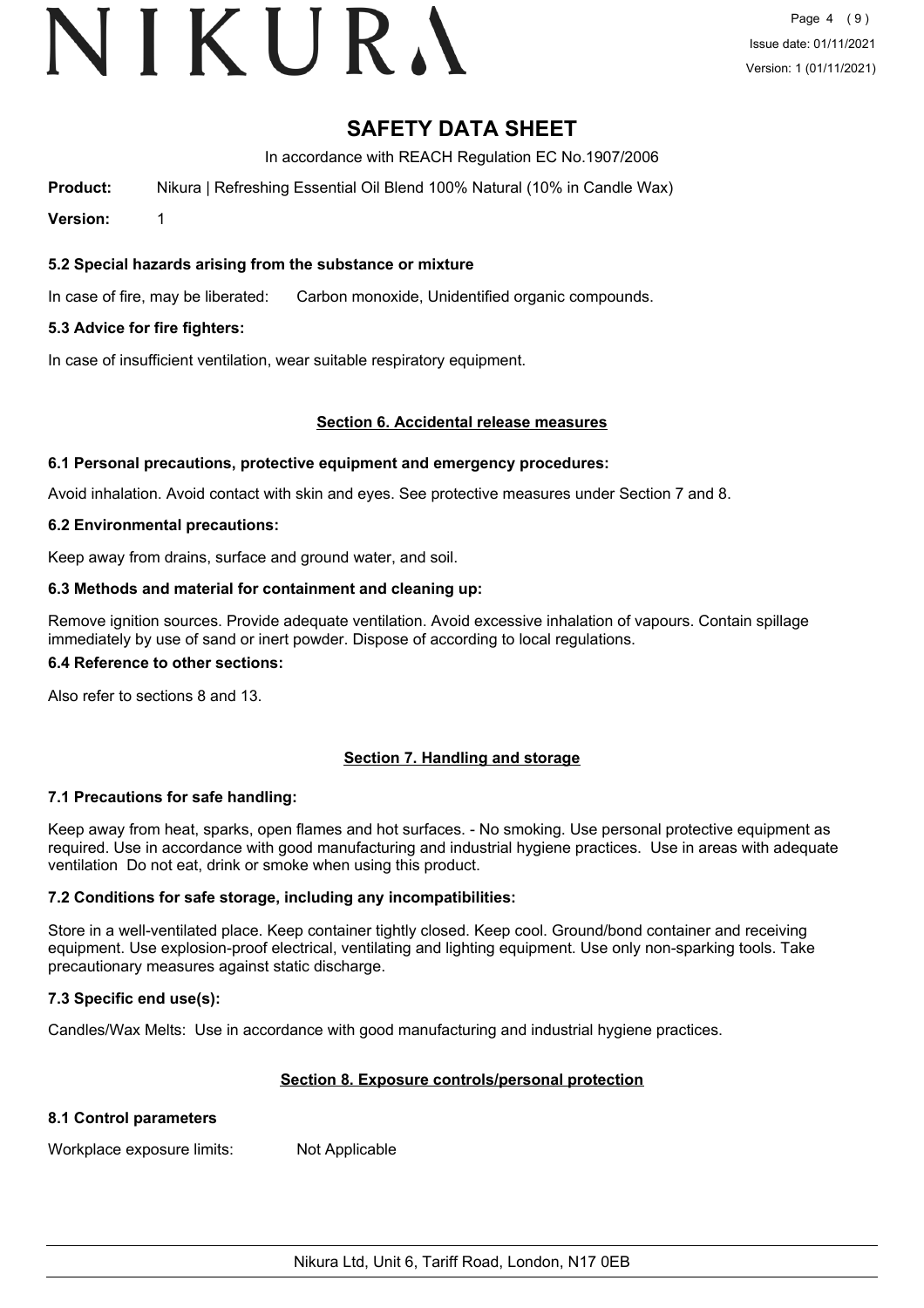# VIKURA

# **SAFETY DATA SHEET**

In accordance with REACH Regulation EC No.1907/2006

**Product:** Nikura | Refreshing Essential Oil Blend 100% Natural (10% in Candle Wax)

**Version:** 1

## **8.2 Exposure Controls**

#### **Eye / Skin Protection**

Wear protective gloves/eye protection/face protection

#### **Respiratory Protection**

Under normal conditions of use and where adequate ventilation is available to prevent build up of excessive vapour, this material should not require special engineering controls. However, in conditions of high or prolonged use, or high temperature or other conditions which increase exposure, the following engineering controls can be used to minimise exposure to personnel: a) Increase ventilation of the area with local exhaust ventilation. b) Personnel can use an approved, appropriately fitted respirator with organic vapour cartridge or canisters and particulate filters. c) Use closed systems for transferring and processing this material.

Also refer to Sections 2 and 7.

#### **Section 9. Physical and chemical properties**

#### **9.1 Information on basic physical and chemical properties**

| Appearance:                                   | Not determined                               |
|-----------------------------------------------|----------------------------------------------|
| Odour:                                        | Not determined                               |
| <b>Odour threshold:</b>                       | Not determined                               |
| pH:                                           | Not determined                               |
| Melting point / freezing point:               | Not determined                               |
| Initial boiling point / range:                | Not determined                               |
| Flash point:                                  | > 200 °C                                     |
| <b>Evaporation rate:</b>                      | Not determined                               |
| Flammability (solid, gas):                    | Not determined                               |
| Upper/lower flammability or explosive limits: | Product does not present an explosion hazard |
| Vapour pressure:                              | Not determined                               |
| Vapour density:                               | Not determined                               |
| <b>Relative density:</b>                      | Not determined                               |
| Solubility(ies):                              | Not determined                               |
| Partition coefficient: n-octanol/water:       | Not determined                               |
| Auto-ignition temperature:                    | Not determined                               |
| <b>Decomposition temperature:</b>             | Not determined                               |
| <b>Viscosity:</b>                             | Not determined                               |
| <b>Explosive properties:</b>                  | Not expected                                 |
| <b>Oxidising properties:</b>                  | Not expected                                 |
| 9.2 Other information:                        | None available                               |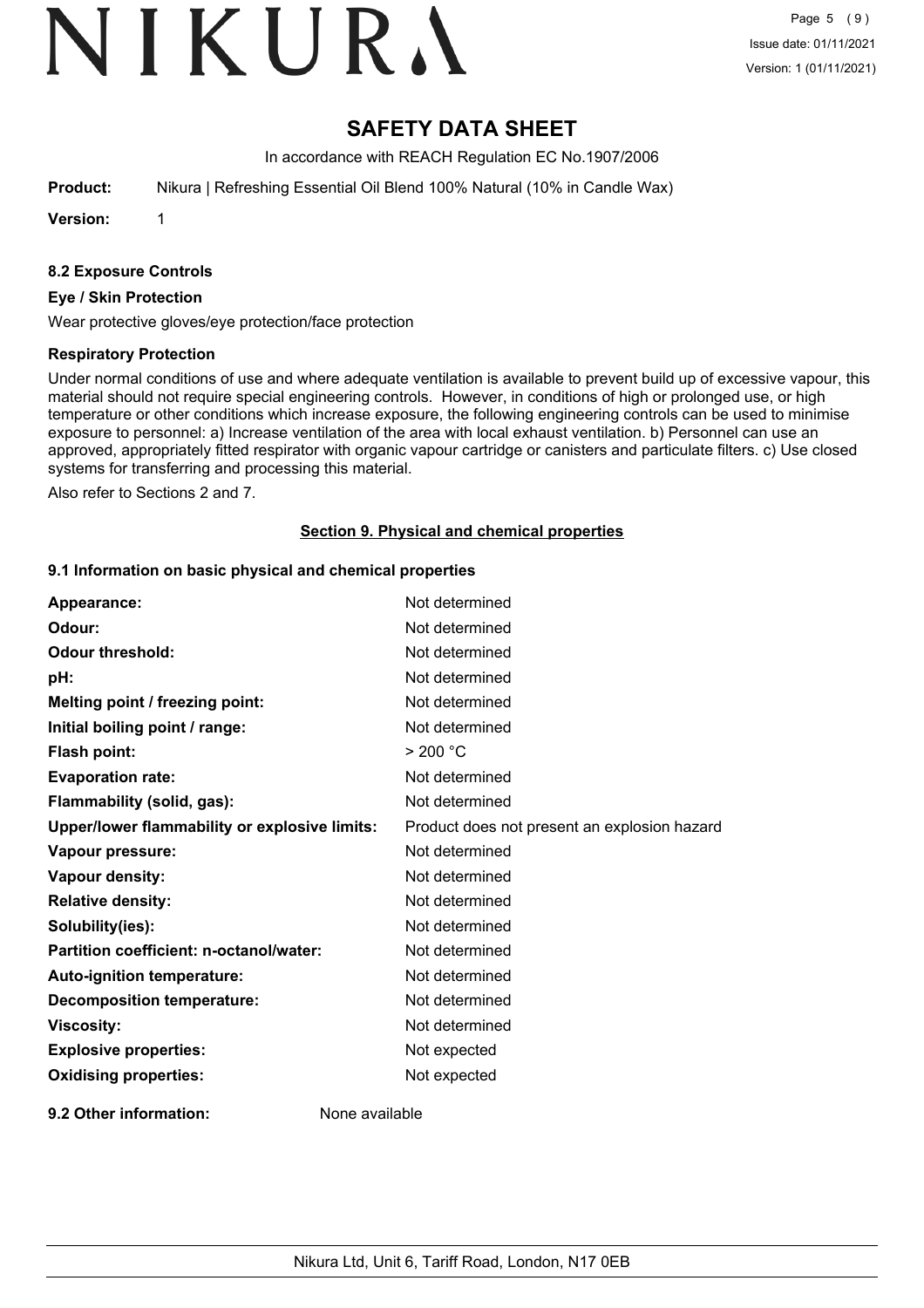Page 6 (9) Issue date: 01/11/2021 Version: 1 (01/11/2021)

# **SAFETY DATA SHEET**

In accordance with REACH Regulation EC No.1907/2006

**Product:** Nikura | Refreshing Essential Oil Blend 100% Natural (10% in Candle Wax)

**Version:** 1

# **Section 10. Stability and reactivity**

## **10.1 Reactivity:**

Presents no significant reactivity hazard, by itself or in contact with water.

## **10.2 Chemical stability:**

Good stability under normal storage conditions.

## **10.3 Possibility of hazardous reactions:**

Not expected under normal conditions of use.

**10.4 Conditions to avoid:** Avoid extreme heat.

**10.5 Incompatible materials:** Avoid contact with strong acids, alkalis or oxidising agents.

# **10.6 Hazardous decomposition products:**

Not expected.

# **Section 11. Toxicological information**

## **11.1 Information on toxicological effects**

This mixture has not been tested as a whole for health effects. The health effects have been calculated using the methods outlined in Regulation (EC) No 1272/2008 (CLP).

| <b>Acute Toxicity:</b>                    | Based on available data the classification criteria are not met. |
|-------------------------------------------|------------------------------------------------------------------|
| <b>Acute Toxicity Oral</b>                | Not Applicable                                                   |
| <b>Acute Toxicity Dermal</b>              | >5000                                                            |
| <b>Acute Toxicity Inhalation</b>          | Not Available                                                    |
| <b>Skin corrosion/irritation:</b>         | Based on available data the classification criteria are not met. |
| Serious eye damage/irritation:            | Based on available data the classification criteria are not met. |
| <b>Respiratory or skin sensitisation:</b> | Sensitization - Skin Category 1                                  |
| Germ cell mutagenicity:                   | Based on available data the classification criteria are not met. |
| <b>Carcinogenicity:</b>                   | Based on available data the classification criteria are not met. |
| <b>Reproductive toxicity:</b>             | Based on available data the classification criteria are not met. |
| <b>STOT-single exposure:</b>              | Based on available data the classification criteria are not met. |
| <b>STOT-repeated exposure:</b>            | Based on available data the classification criteria are not met. |
| <b>Aspiration hazard:</b>                 | Based on available data the classification criteria are not met. |

## **Information about hazardous ingredients in the mixture**

Not Applicable

Refer to Sections 2 and 3 for additional information.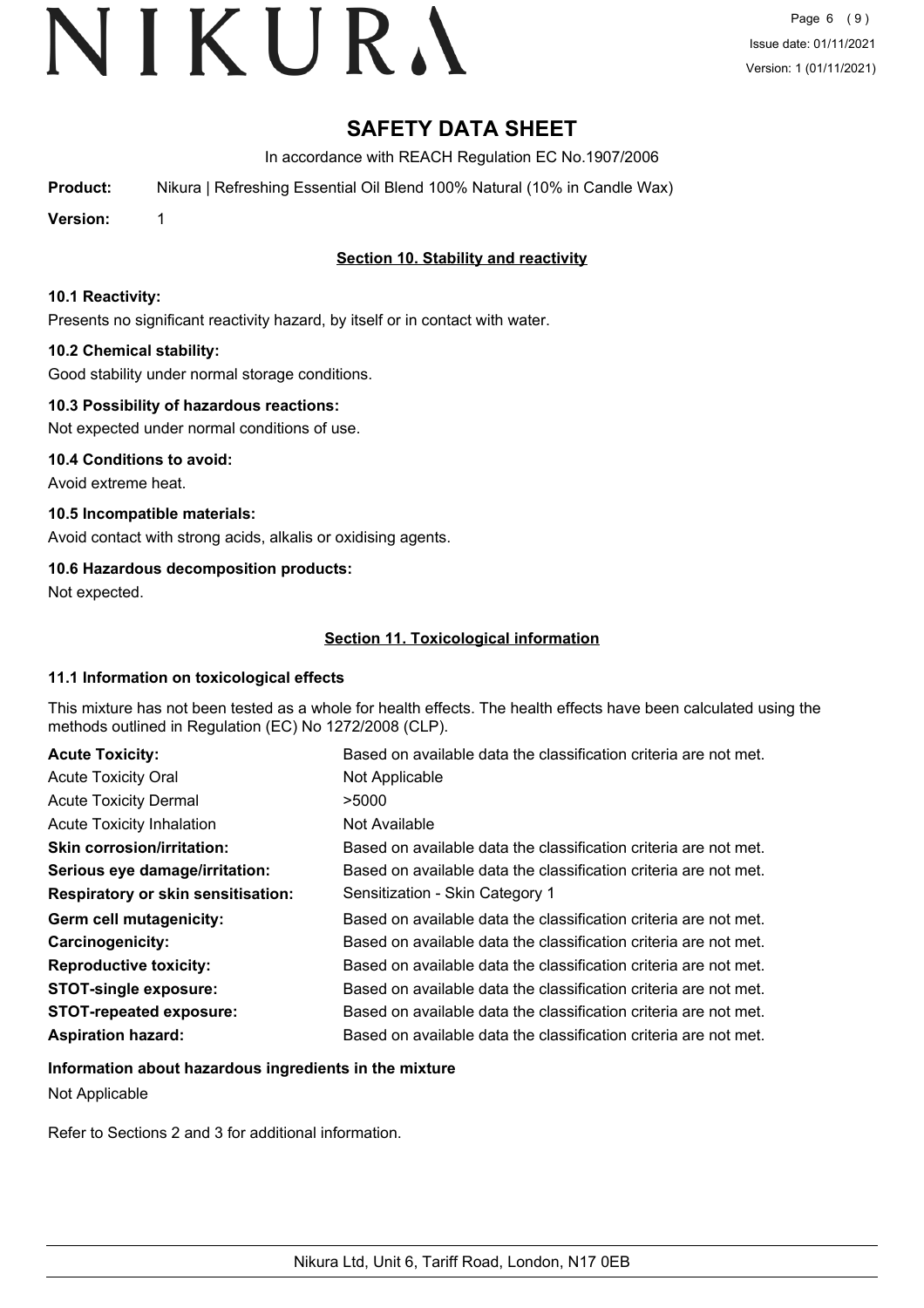# **SAFETY DATA SHEET**

In accordance with REACH Regulation EC No.1907/2006

**Product:** Nikura | Refreshing Essential Oil Blend 100% Natural (10% in Candle Wax)

**Version:** 1

# **Section 12. Ecological information**

|  |  |  |  |  |  | 12.1 Toxicity: |
|--|--|--|--|--|--|----------------|
|--|--|--|--|--|--|----------------|

Harmful to aquatic life with long lasting effects.

- **12.2 Persistence and degradability:** Not available
- **12.3 Bioaccumulative potential:** Not available
- **12.4 Mobility in soil:** Not available

# **12.5 Results of PBT and vPvB assessment:**

This substance does not meet the PBT/vPvB criteria of REACH, annex XIII.

**12.6 Other adverse effects:** Not available

## **Section 13. Disposal considerations**

## **13.1 Waste treatment methods:**

Dispose of in accordance with local regulations. Avoid disposing into drainage systems and into the environment. Empty containers should be taken to an approved waste handling site for recycling or disposal.

## **Section 14. Transport information**

| 14.1 UN number:                    | Not classified                              |
|------------------------------------|---------------------------------------------|
| 14.2 UN Proper Shipping Name:      | -                                           |
| 14.3 Transport hazard class(es):   | Not classified                              |
| <b>Sub Risk:</b>                   | Not classified                              |
| 14.4. Packing Group:               | Not classified                              |
| <b>14.5 Environmental hazards:</b> | Not environmentally hazardous for transport |
| 14.6 Special precautions for user: | None additional                             |
|                                    |                                             |

## **14.7 Transport in bulk according to Annex II of MARPOL73/78 and the IBC Code:**

Not classified

# **Section 15. Regulatory information**

## **15.1 Safety, health and environmental regulations/legislation specific for the substance or mixture** None additional

## **15.2 Chemical Safety Assessment**

A Chemical Safety Assessment has not been carried out for this product.

## **Section 16. Other information**

| <b>Concentration % Limits:</b>  | EH C3=19.49% SS 1=55.79% |
|---------------------------------|--------------------------|
| <b>Total Fractional Values:</b> | EH C3=5.13 SS 1=1.79     |
| Key to revisions:               |                          |
| Not applicable                  |                          |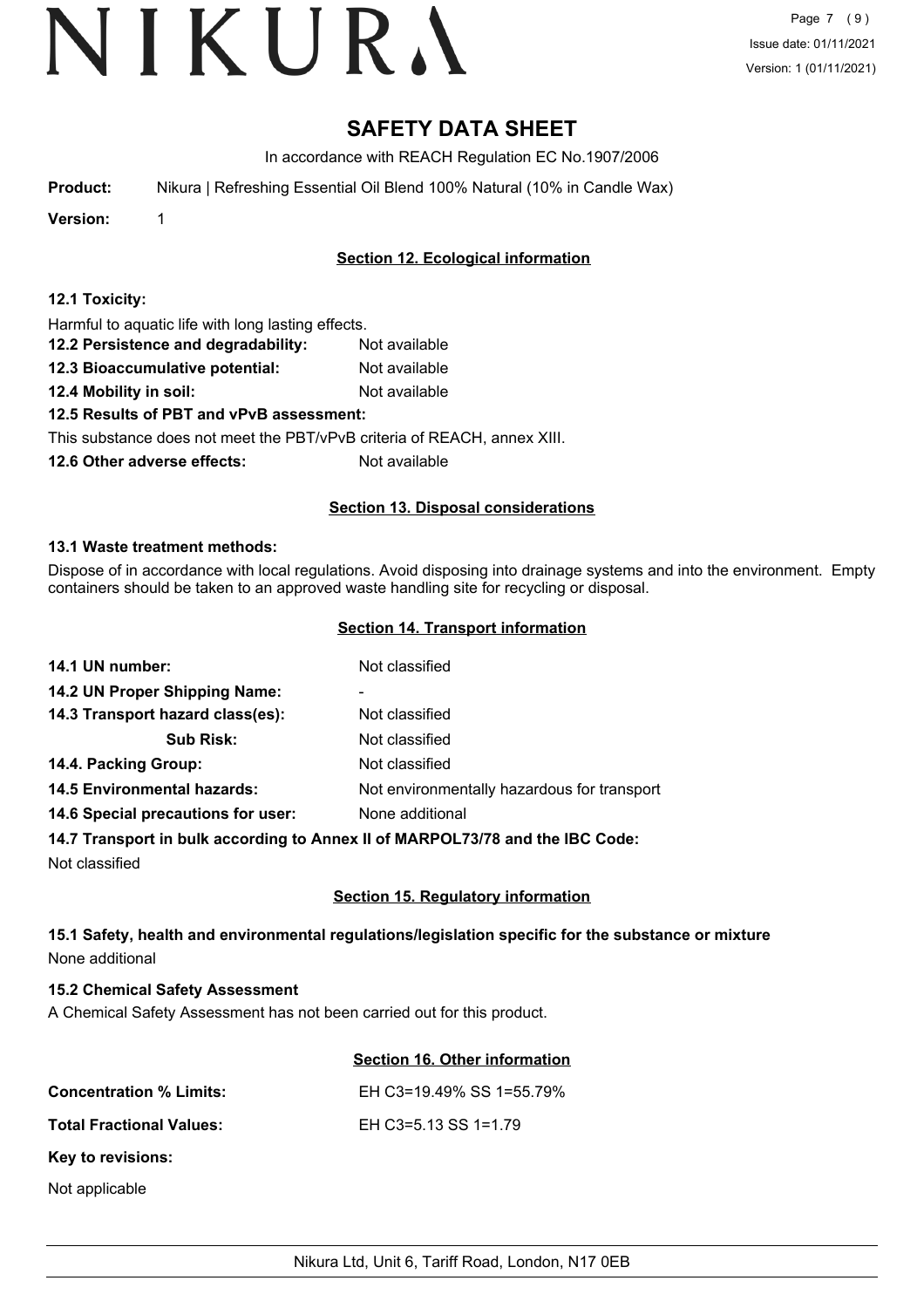# **SAFETY DATA SHEET**

In accordance with REACH Regulation EC No.1907/2006

**Product:** Nikura | Refreshing Essential Oil Blend 100% Natural (10% in Candle Wax)

**Version:** 1

## **Key to abbreviations:**

| Abbreviation      | <b>Meaning</b>                                                                                                                     |
|-------------------|------------------------------------------------------------------------------------------------------------------------------------|
| Acute Tox. 4      | Acute Toxicity - Oral Category 4                                                                                                   |
| Aquatic Acute 1   | Hazardous to the Aquatic Environment - Acute Hazard Category 1                                                                     |
| Aquatic Chronic 1 | Hazardous to the Aquatic Environment - Long-term Hazard Category 1                                                                 |
| Aquatic Chronic 2 | Hazardous to the Aquatic Environment - Long-term Hazard Category 2                                                                 |
| Aquatic Chronic 3 | Hazardous to the Aquatic Environment - Long-term Hazard Category 3                                                                 |
| Aquatic Chronic 4 | Hazardous to the Aquatic Environment - Long-term Hazard Category 4                                                                 |
| Asp. Tox 1        | <b>Aspiration Hazard Category 1</b>                                                                                                |
| Eye Irrit. 2      | Eye Damage / Irritation Category 2                                                                                                 |
| Flam. Liq. 3      | Flammable Liquid, Hazard Category 3                                                                                                |
| H226              | Flammable liquid and vapour.                                                                                                       |
| H302              | Harmful if swallowed.                                                                                                              |
| H304              | May be fatal if swallowed and enters airways.                                                                                      |
| H315              | Causes skin irritation.                                                                                                            |
| H317              | May cause an allergic skin reaction.                                                                                               |
| H319              | Causes serious eye irritation.                                                                                                     |
| H361              | Suspected of damaging fertility or the unborn child (exposure route).                                                              |
| H400              | Very toxic to aquatic life.                                                                                                        |
| H410              | Very toxic to aquatic life with long lasting effects.                                                                              |
| H411              | Toxic to aquatic life with long lasting effects.                                                                                   |
| H412              | Harmful to aquatic life with long lasting effects.                                                                                 |
| H413              | May cause long lasting harmful effects to aquatic life.                                                                            |
| P202              | Do not handle until all safety precautions have been read and understood.                                                          |
| P210              | Keep away from heat, sparks, open flames and hot surfaces. - No smoking.                                                           |
| P233              | Keep container tightly closed.                                                                                                     |
| P240              | Ground/bond container and receiving equipment.                                                                                     |
| P241              | Use explosion-proof electrical, ventilating and lighting equipment.                                                                |
| P242              | Use only non-sparking tools.                                                                                                       |
| P243              | Take precautionary measures against static discharge.                                                                              |
| P <sub>261</sub>  | Avoid breathing vapour or dust.                                                                                                    |
| P <sub>264</sub>  | Wash hands and other contacted skin thoroughly after handling.                                                                     |
| P270              | Do not eat, drink or smoke when using this product.                                                                                |
| P272              | Contaminated work clothing should not be allowed out of the workplace.                                                             |
| P273              | Avoid release to the environment.                                                                                                  |
| P280              | Wear protective gloves/eye protection/face protection.                                                                             |
| P301/310          | IF SWALLOWED: Immediately call a POISON CENTER or doctor/physician.                                                                |
| P302/352          | IF ON SKIN: Wash with plenty of soap and water.                                                                                    |
| P303/361/353      | IF ON SKIN (or hair): Remove/take off immediately all contaminated clothing. Rinse skin with water/shower.                         |
| P305/351/338      | IF IN EYES: Rinse cautiously with water for several minutes. Remove contact lenses, if present and easy to<br>do. Continue rinsing |
| P308/313          | IF exposed or concerned: Get medical advice/attention.                                                                             |